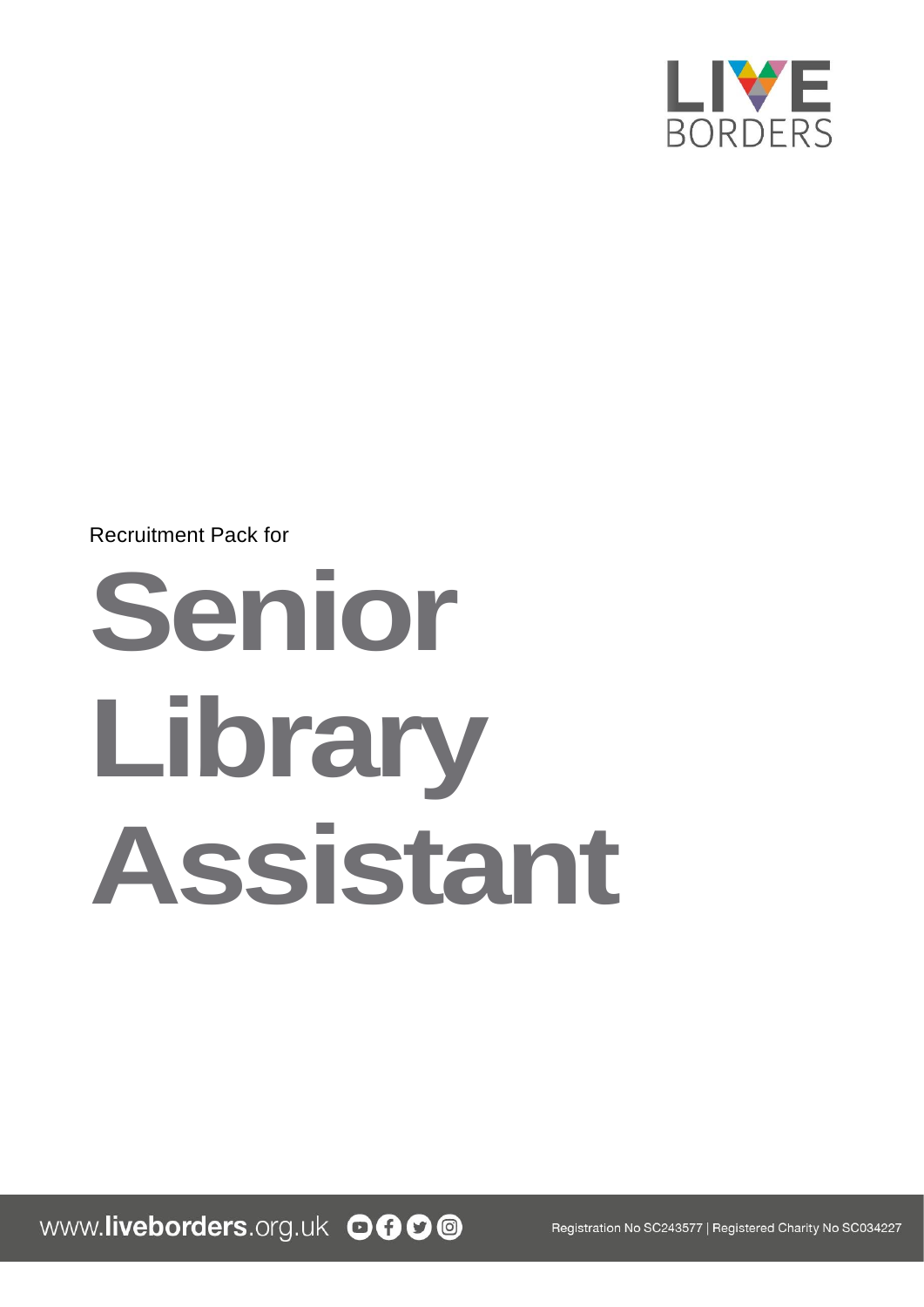Dear Applicant

| Post:                | Senior Library Assistant (Mobile and Outreach Services) |
|----------------------|---------------------------------------------------------|
| Job Ref              | 0650                                                    |
| <b>Closing Date:</b> | Friday 8 <sup>th</sup> July 2022                        |

Thank you for the interest you have shown in our Senior Library Assistant post with Live Borders. You will find the following enclosed:

- Introduction to Live Borders
- Aims and Values
- Job Description and Person Specification
- Conditions of Employment

The enclosed information provides you with details about our organisation to assist you with your application.

If you would like to apply for this post, you will find an Application Form & Guidance along with an Equal Opportunities Monitoring Form. Please complete both and return to [recruitment@liveborders.org.uk](mailto:recruitment@liveborders.org.uk)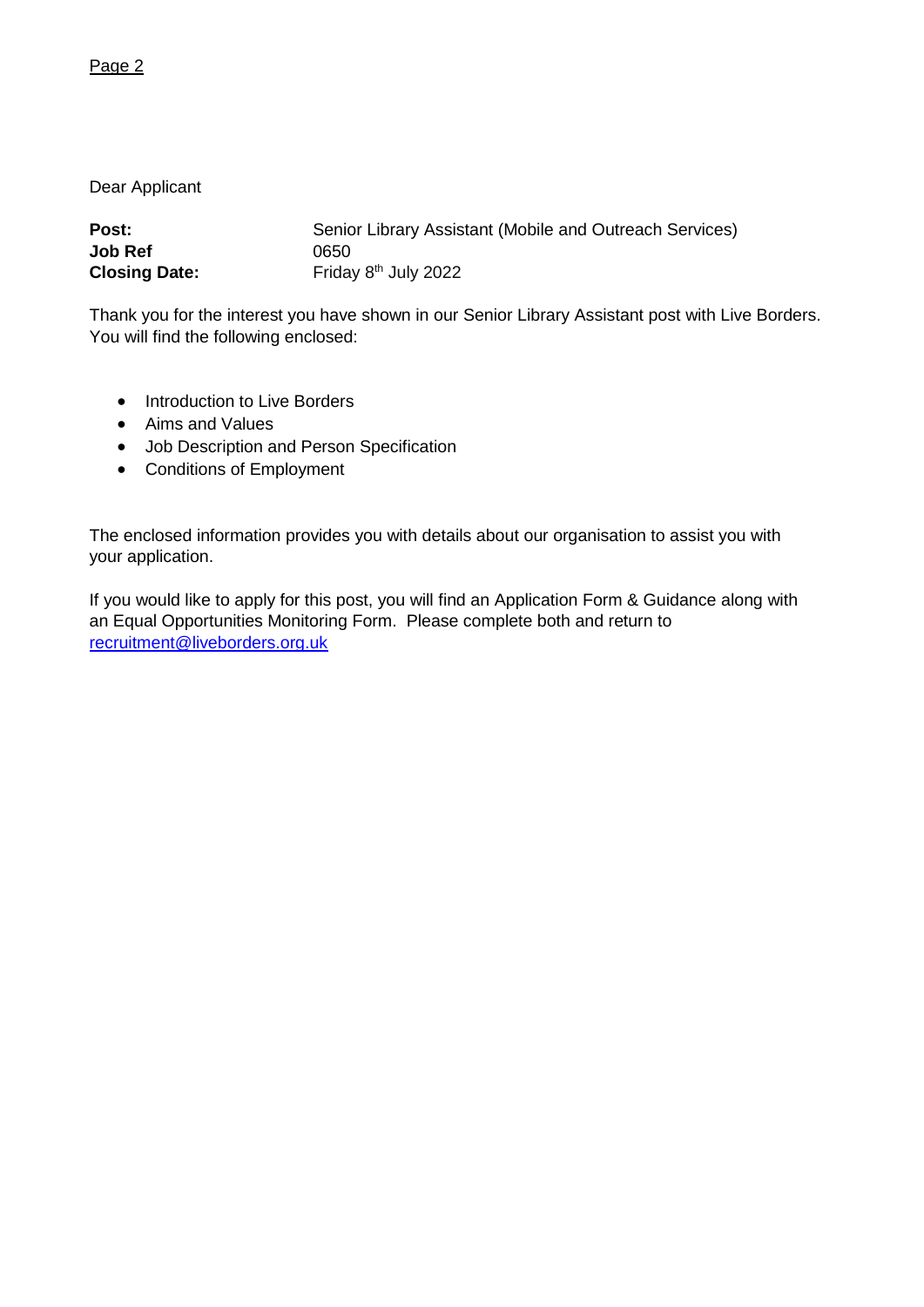## **Introduction to Live Borders**

Live Borders is the sport, leisure and culture trust for the Scottish Borders – this means we are a charity. Our aim is for everyone living, working and visiting the Borders to be **healthier, happier and stronger.**

Live Borders is governed and led by a Board of 15 Trustee who set the strategic direction and monitors performance of the organisation.

## **Our Strategic Vision**

**Vision:** Everyone living in, working in, and visiting the Borders to be healthier,

happier and stronger.

#### **Mission:** We use our energy, enthusiasm and knowledge to support more people to experience more, learn more, and move more.

**Strategic Goals:**

- Expand levels of participation
- Grow our earned income
- Develop plural funding streams
- Build on our reputation for great customer service
- Be a sustainable charity
- Nurture our people.

## **Our Aims and Values**

At the heart of Live Borders is our commitment to improve lives through physical activity, sport and culture. We use our energy, enthusiasm and knowledge to support people to experience more, learn more and move more.

Our Values underpin all that we do: [Live Borders Values](https://www.liveborders.org.uk/values/)

Every penny spent with us is reinvested into supporting active, creative and healthy communities.

The executive team, made up of our CEO and 3 Directors, provide the strategic lead on the management and development of Live Borders to ensure we are a sustainable, dynamic and flexible organisation fit for the future and that meets our stated outcomes.

As we re-emerge from the challenges of Covid 19 and a lockdown which has seen Live Borders unable to deliver any of its services to customers we are now entering a period of recruitment to meet our new ways of working and our ever expanding programmes of activity. Here are some of the ways in which the way we do things are different:

<https://www.liveborders.org.uk/what-to-expect-getting-you-back-safely/>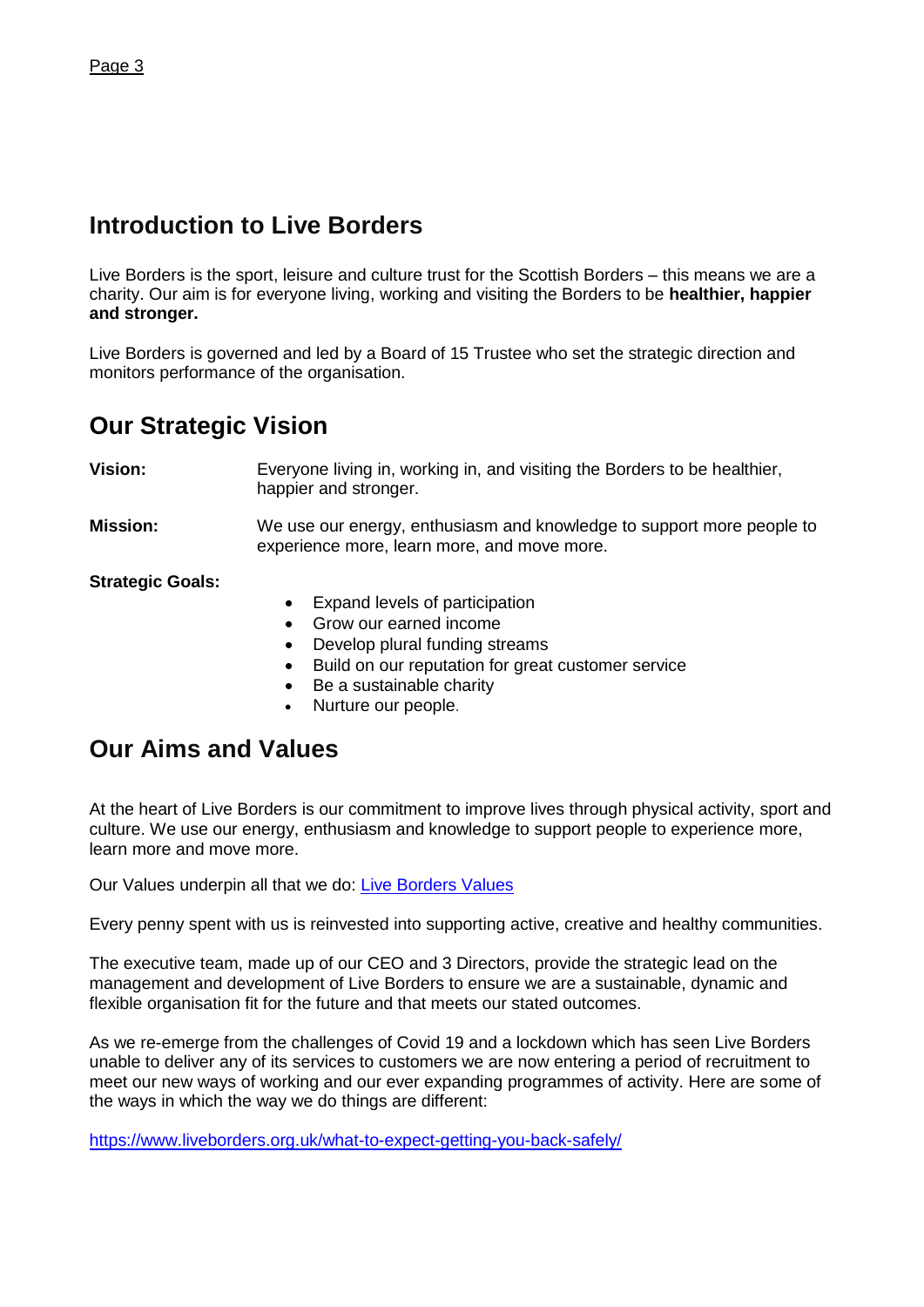#### **JOB DESCRIPTION AND PERSON SPECIFICATION**

| <b>POST</b> | Senior Library Assistant - Mobile and Outreach Services |
|-------------|---------------------------------------------------------|
| Reports to: | Community and Engagement Officer                        |

#### **PURPOSE**

- To be responsible for the day to day routines and procedures of the mobile library.
- To assist in the provision of high quality mobile and outreach service.
- To promote a positive, welcoming and helpful image of libraries and services to residents of and visitors to the Scottish Borders.

#### **PRINCIPAL DUTIES & RESPONSIBILITIES**

- 1. Carry out day-to-day library routines and processes including the issue, return, shelving and maintenance of library materials, reservations, library member registration and the receipt and control of income, to ensure the efficient and effective delivery of services. Ensure that mobile library stock is displayed and maintained in good order. Ensure that notices and leaflets on display are up-to-date, and displayed in appropriate holders or on notice boards.
- 2. To drive the mobile library vehicle and undertake general oversight of cleanliness and minor maintenance (e.g. checking tyre pressures, fuel, oil and water levels etc). Carry out usual driver maintenance checks, including security of vehicle. Ensure that MOTs, tax, safety checks and services are obtained and/or carried out timeously.
- 3. Take responsibility for the day-to-day organisation and control of the mobile library, ensuring that members of the public adhere to the Library Management Rules, and that mobile and outreach services are delivered in accordance with scheduled timetables. Ensure that Library Service managers and service users are notified of any unscheduled breaks in service.
- 4. Plan and organise own workload to complete work within set frameworks, standards and timescales
- 5. Use the library management system, and computer back-up systems to maintain accurate records including loans, requests and overdue notifications, in order to provide management information and statistics on the use and deployment of resources.
- 6. Ensure that stock collections held on the mobile libraries are maintained, developed and exploited in accordance with Library Services Stock management policies to meet the needs and preferences of service users. Contribute to the selection of mobile library and outreach services stock to ensure that stock budgets are effectively and efficiently utilised, carrying out stock editing, filing and other stock maintenance procedures as required.
- 7. Implement arrangements for the acquisition, borrowing, and return of library materials and collections from other libraries. Keep records of all content and collections transactions and records of statistical information required to inform performance reporting, statistical returns and audits.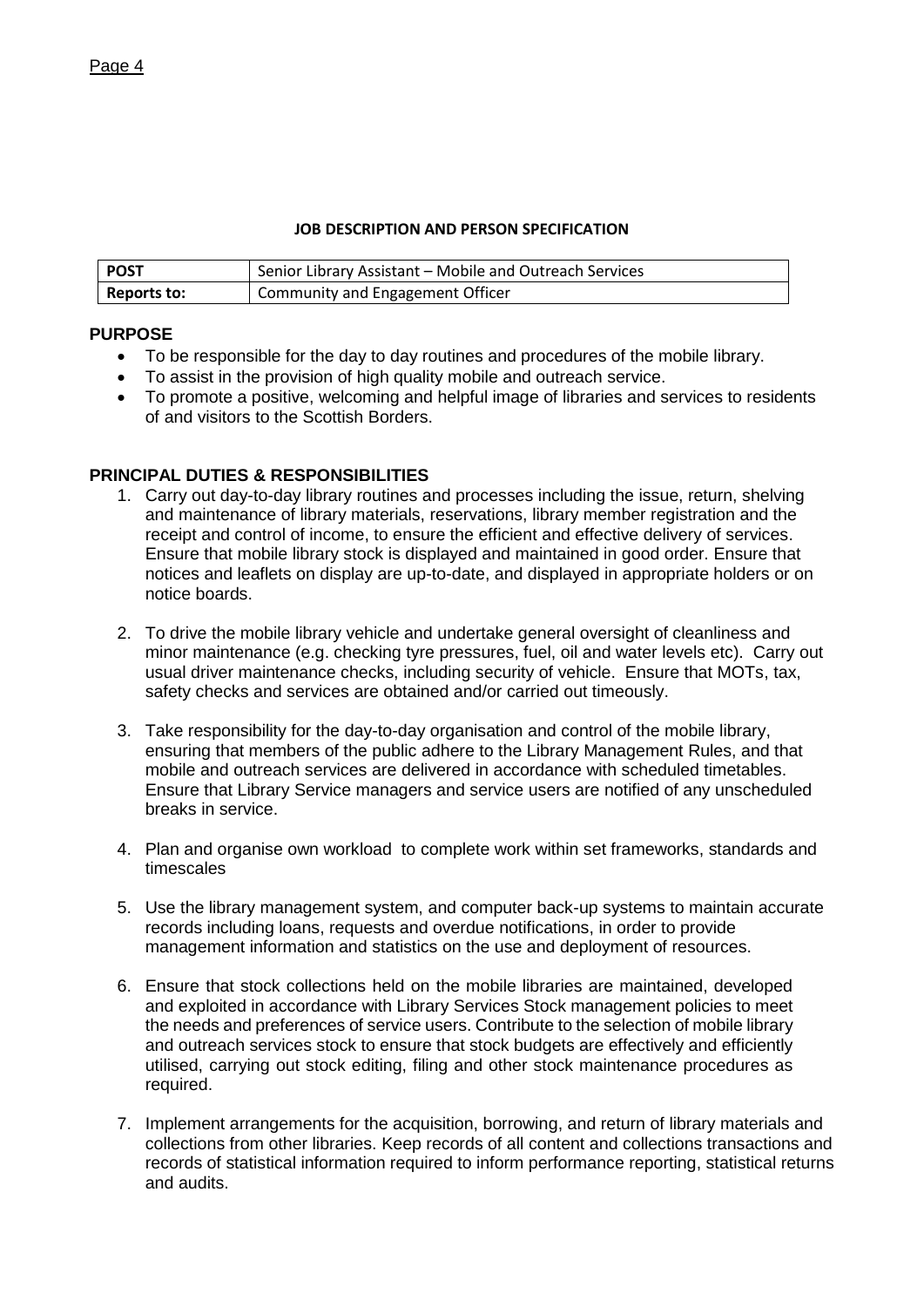- 8. Collect library fines and charges, and other income, reconciling monies with the underlying transaction records. Control and account for any allocated petty cash, and cash floats in accordance with Live Borders procedures and the Live Borders Financial Regulations.
- 9. Use initiative to deal flexibly with customers' enquiries and requests, within the appropriate Live Borders and Library and Information Services policies and procedures. Establish the scope and objectives of enquiries with library service users, and use relevant techniques and tools to help users find appropriate sources and materials. Use good judgement on whether to deal with queries personally or seek advice from more experienced staff, line managers or specialist librarians, to ensure that customer satisfaction is achieved.
- 10. Treat service users, suppliers and colleagues with respect at all times, in line with Live Borders Equal Opportunities policy. Ensure that all services are delivered and all processes are carried out in line with Live Borders policies, procedures, and relevant legislation.
- 11. Participate in appropriate project work and activities, and actively contribute to the promotion of library and information services, events and activities e.g. seasonal events and activities for children; class visits, Bookbug
- 12. Assist service users to make best use of outreach and mobile library services, in line with Live Borders Equality and Diversity policies and guidelines, providing additional assistance for users with a disability, as required. Ensure that mobile and housebound services are delivered and all processes are carried out in line with Live Borders policies and procedures, and relevant legislation.
- 13. Operate professionally at all times, both as an individual and as a team member, for the benefit of the customer, contributing ideas, suggestions and feedback on ways to improve services and stock provision, increase active library membership, increase the number of visitors and raise the profile of Library and Information services.
- 14. Ensure the effective management of the health, safety and well-being of colleagues, library users and anyone else affected by the work activities, through the implementation of and compliance with health, safety and well-being policies, procedures and arrangements.
- 15. Work with colleagues to build and maintain effective customer relationships and to deliver continuous improvement in library and customer services. Ensure that the Line manager is kept informed of any operational problems.
- 16. Assist with library events and activities, and participate in Library and Information Service promotions and marketing activities.
- 17. Participate actively in all learning and development activities necessary, including certificated courses (eg SVQs) and any necessary driver training, as required
- 18. Provide relief staffing cover at other service points as and when required
- 19. Undertake a range of administration duties as required, in order to contribute to the efficient running of Mobile Library and Outreach Services, and Library and Information Services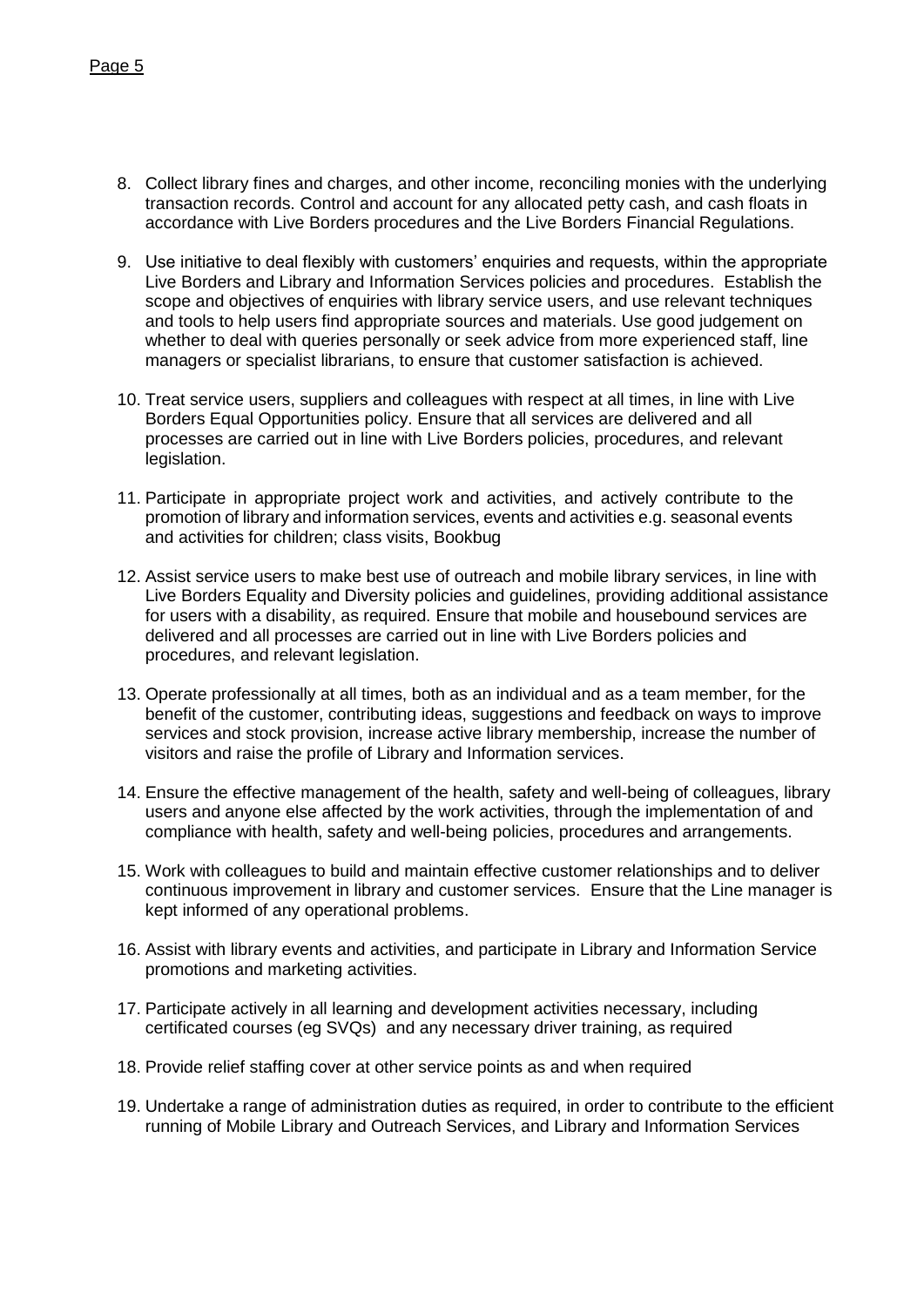#### **OTHER DETAILS:**

This post will involve lone working and may include evening work. Postholder may be required to undertake duties outwith normal working hours.

Requirement for PVG/Disclosure check – no

**Note: the salary/pay of all posts within Live Borders will be subject to a further review and evaluation.**

**Person Specification**

| <b>EDUCATION</b>                                                            |                       |                                                                                  |                       |  |
|-----------------------------------------------------------------------------|-----------------------|----------------------------------------------------------------------------------|-----------------------|--|
| <b>Essential</b>                                                            | <b>Assessed</b><br>by | <b>Desirable</b>                                                                 | <b>Assessed</b><br>by |  |
| 3 SCE Standard Grades or equivalent,<br>including English                   | A                     | A qualification in Library and<br><b>Information Science</b>                     | A                     |  |
|                                                                             |                       | <b>ECDL (European Computer</b><br>Driving Licence), PC<br>Passport or equivalent |                       |  |
| <b>EXPERIENCE</b>                                                           |                       |                                                                                  |                       |  |
| <b>Essential</b>                                                            | <b>Assessed</b><br>by | <b>Desirable</b>                                                                 | <b>Assessed</b><br>by |  |
| Experience of working with computers<br>and office technology               | A                     | Experience of filing systems<br>and keeping records                              |                       |  |
| Experience of working with the general<br>public - customer care experience | $\overline{A}$        | Experience of working<br>in<br>libraries                                         | $\mathbf{I}$          |  |
| <b>SKILLS AND KNOWLEDGE</b>                                                 |                       |                                                                                  |                       |  |
| <b>Essential</b>                                                            | <b>Assessed</b><br>by | <b>Desirable</b>                                                                 | <b>Assessed</b><br>by |  |
| Excellent communication and<br>interpersonal skills                         | A/I                   | Knowledge of library systems<br>and procedures                                   |                       |  |
| Sound general knowledge                                                     |                       |                                                                                  |                       |  |
| Accuracy and attention to detail                                            |                       |                                                                                  |                       |  |
| Proven PC skills, including a<br>knowledge of MS Office                     |                       |                                                                                  |                       |  |
| <b>PERSONAL ATTRIBUTES</b>                                                  |                       |                                                                                  |                       |  |
| <b>Essential</b>                                                            | <b>Assessed</b><br>by | <b>Desirable</b>                                                                 | <b>Assessed</b><br>by |  |
| Genuine interest in helping the public                                      | I                     |                                                                                  |                       |  |
| Ability to work along or as part of a<br>team                               | I                     |                                                                                  |                       |  |
| Flexible and adaptable                                                      | $\mathsf{R}$          |                                                                                  |                       |  |
| Self motivated and able to show<br>initiative                               | I                     |                                                                                  |                       |  |
| Good organizational ability                                                 |                       |                                                                                  |                       |  |

### **KEY**

**A** - Application

**I** – Interview

**R**– Reference

**T** – Test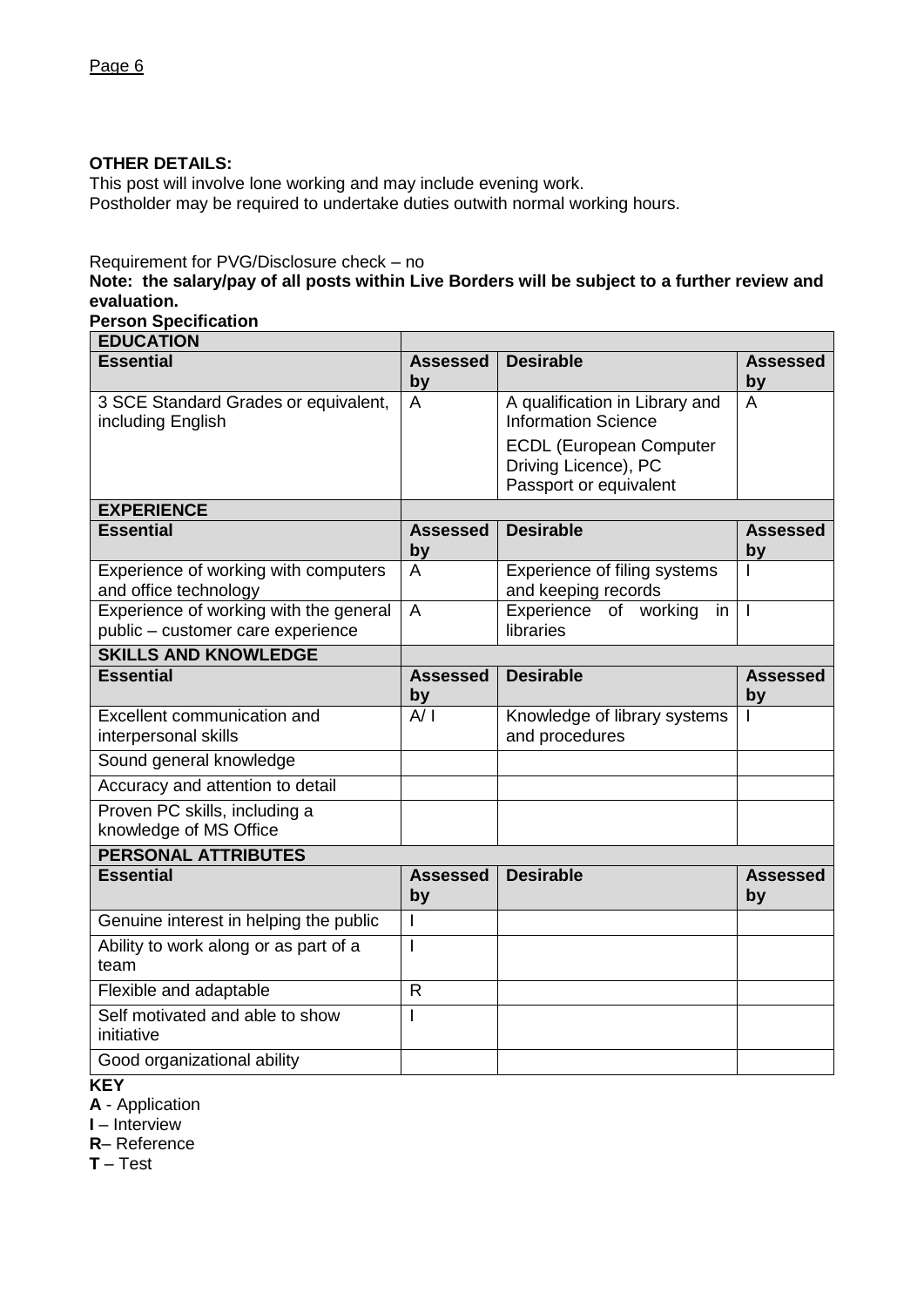## **SUMMARY OF CONDITIONS OF SERVICE**

| Location:            | Galashiels Library (colleagues may be required to work at any Live Borders site<br>during their career with us).                                                                                                                                                                                                                                            |
|----------------------|-------------------------------------------------------------------------------------------------------------------------------------------------------------------------------------------------------------------------------------------------------------------------------------------------------------------------------------------------------------|
| Hours of Work:       | Various hours per week, worked as agreed with line manager                                                                                                                                                                                                                                                                                                  |
| Payment Method:      | Paid monthly on the last banking day of each month.                                                                                                                                                                                                                                                                                                         |
| Annual Leave:        | Up to 2 years' service $=$ 30 days (pro-rata for part time)<br>Increases by an extra day after completion of two years' service<br>by commencement of the leave year. An additional day accrued<br>for each completed year of service up to max of 5 additional<br>days.                                                                                    |
| Public Holidays:     | 4 designated public holidays per year (pro-rata for part time)                                                                                                                                                                                                                                                                                              |
| Notice Period:       | 4 weeks, as detailed in any offer of employment                                                                                                                                                                                                                                                                                                             |
| Pension:             | Option to join Group Personal Pension; employee contribution<br>from 5% with the option to join the Local Government<br>Pension Scheme after 5 years' service.                                                                                                                                                                                              |
| Equal Opportunities: | Live Borders is an Equal Opportunities Employer and considers<br>applicants on their suitability for the post regardless of sex, race,<br>religion, disability or sexual orientation.                                                                                                                                                                       |
| Sickness Allowance:  | Employees with less than 6 months' service get Statutory Sick<br>Pay (SSP) only. Occupational Sick Pay is available to employees<br>with more than 6 months' service (when the sickness<br>commences) and starts from 5 weeks' full pay/ 5 weeks half pay<br>and increases to a maximum of 26 weeks' full pay/ 26 weeks half<br>pay after 5 years' service. |
| Presentation:        | Live Borders has strict standards of presentation; which staff are<br>required to comply with. Uniforms are provided for the majority<br>of posts where provided these must be kept clean and well<br>presented. Where a uniform is not provided appropriate<br>business dress is expected.                                                                 |
| Other Benefits:      | Free access to all our sports facilities<br>Cycle To Work Scheme<br>Access to ASVA<br>Healthy Extras – includes retail discounts and access to health and wellbeing<br>services                                                                                                                                                                             |

Please note that this is a summary of Live Borders conditions of service. If you are successful at interview and are offered employment, the specific conditions that apply to you will be detailed in your contract.